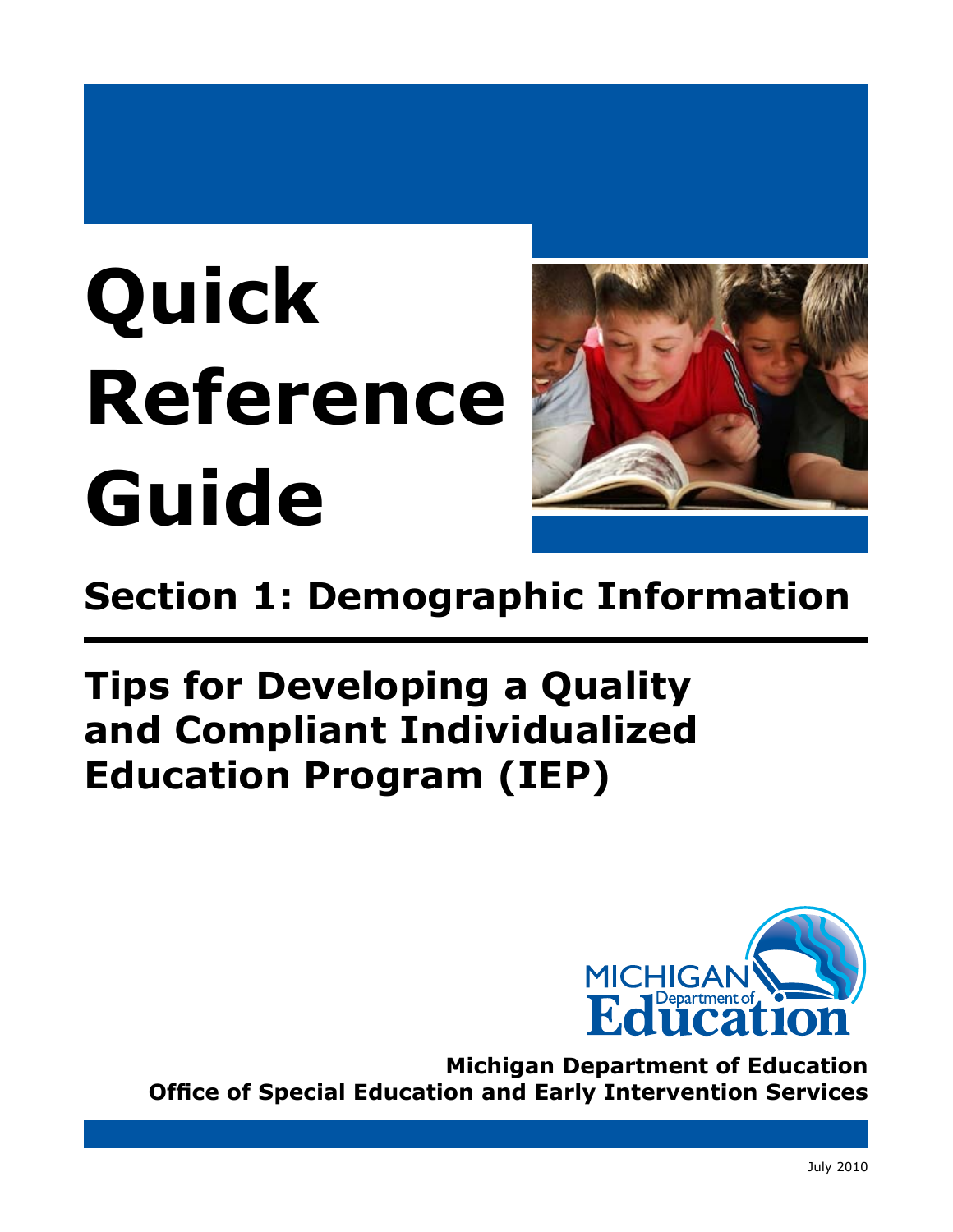**The purpose of the Demographic Information section is to provide information used for guiding timelines, assessment, service determination, public reporting, and eligibility.** 

|                         |                    | <b>IEP DATES</b>         |                         |
|-------------------------|--------------------|--------------------------|-------------------------|
| <b>IEP Team Meeting</b> | <b>Initial IEP</b> | <b>Annual/Review IEP</b> | <b>Reevaluation IEP</b> |
|                         | Offer of a FAPE:   | Offer of a FAPE:         | Offer of a FAPE:        |
|                         | Implementation:    | Implementation:          | Implementation:         |

**IEP Dates:** This section is designed to ensure there are no gaps in the provision of service to a student with an Individualized Education Program (IEP). **[§ 300.323]**

*IEP Team Meeting Date―*This is the actual date the IEP meeting is concluded. The date entered is used to determine the required timeline for Notice. Within 7 calendar days of the district receiving the IEP form (i.e., the IEP meeting conclusion date), the district must provide written notice to the parent.

*Initial, Reevaluation, and Annual/Review IEP―*For a student's first IEP, fill in the dates for "Initial IEP." **[§ 300.323(c)]**

For an IEP resulting from a reevaluation IEP, fill in the dates for "Reevaluation IEP." **[§ 300.305(a)]**

For all other IEPs, fill in the dates for "Annual/Review IEP." **[§ 300.324(b)]**

For "Offer of a FAPE," list the date the district offers a Free Appropriate Public Education (FAPE) (i.e., the date Notice is provided by the district). For "Implementation," list the date the district will initiate the IEP. Implementation is required to be as soon as possible, and not later than 15 school days after the district's offer of a FAPE, pending parent consent. **[R 340.1722(a)(2)]**

The date of the offer of a FAPE for the first annual review must be within 365 days of the initial IEP implementation date. For all other offers of a FAPE, the offer of a FAPE must be within 365 days of the previous offer of a FAPE.

## **Checklist**

- $\Box$  The IEP team meeting date is indicated in the top left corner of the IEP form.
- $\Box$  Student information was updated and checked for accuracy.
- $\Box$  Parent information was updated and checked for accuracy.
- $\Box$  The native language or communication mode for the parent is identified.
- $\Box$  The purpose of the meeting is identified.
- $\Box$  The method of contact for the parent is identified, and the date and the outcome of the contact has been noted.
- $\Box$  The parent considered guardianship issues (if appropriate).
- $\Box$  Consent from the parent to invite an outside agency representative to attend the meeting on behalf of a student who is of secondary transition age is on file.
- $\Box$  Required IEP team members were invited.
- $\Box$  Required IEP team members attended.
- $\Box$  Both the parent and the district agreed upon and documented any team members excused prior to IEP team meeting.
- $\Box$  The IEP participants signed in attendance or their participation is documented.
- $\Box$  The determination of eligibility is identified.

*Checklist continues on next page* 

#### **Section 1: Demographic Information**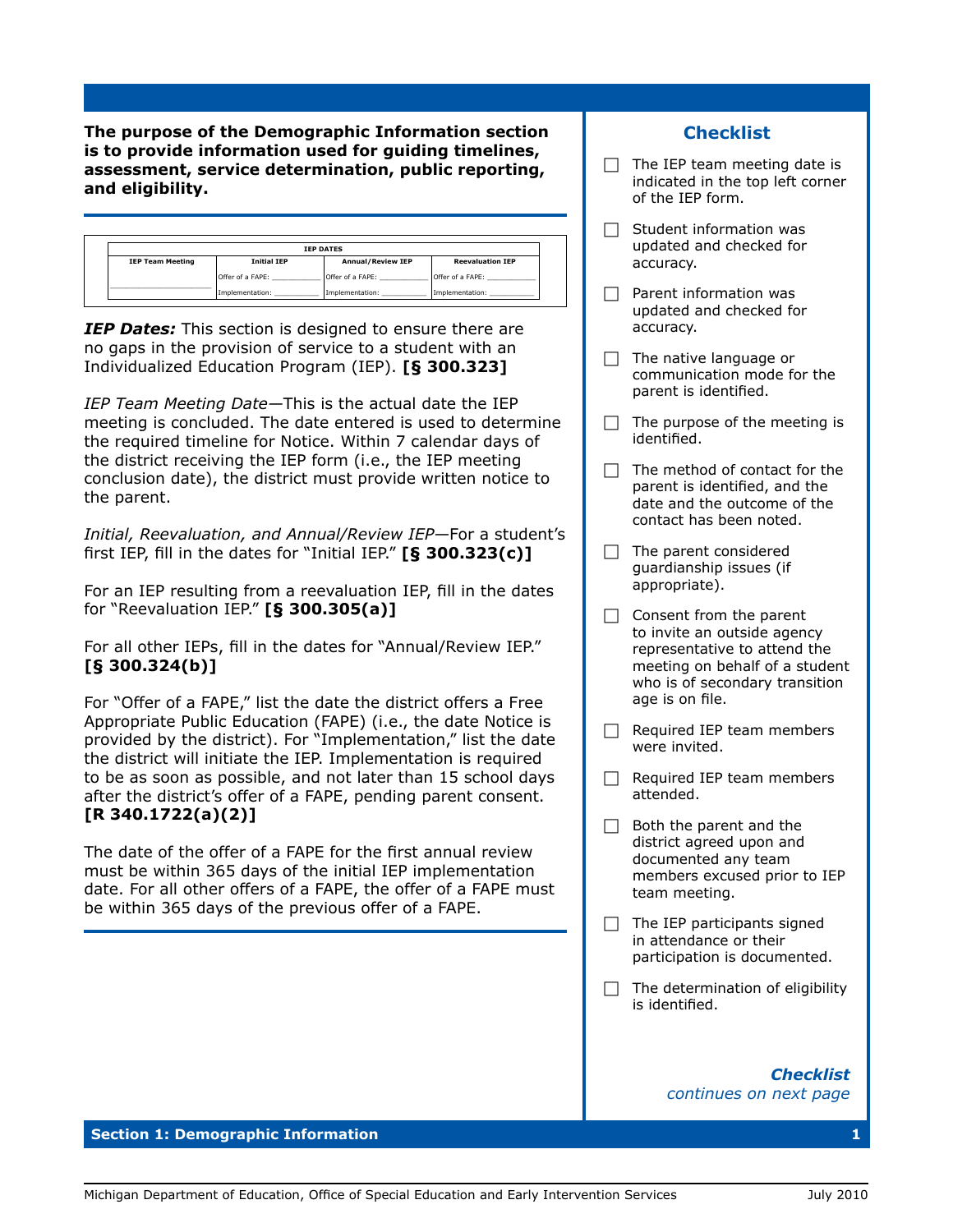|                           | Last:                   | First:                                       | M:          | Birth Date:              | Gender:     | Grade: | UIC: |
|---------------------------|-------------------------|----------------------------------------------|-------------|--------------------------|-------------|--------|------|
| Address:                  |                         |                                              |             | City:                    |             | State: | Zip: |
| Phone:                    |                         |                                              |             |                          |             |        |      |
| <b>Resident District:</b> |                         |                                              |             | Operating District:      |             |        |      |
| County:                   |                         |                                              |             | Attending Building:      |             |        |      |
|                           | Last:                   | First:                                       | M:          | Relationship to Student: |             |        |      |
|                           |                         | Native Language or Other Communication Mode: |             |                          |             |        |      |
|                           | Address (if different): |                                              |             | City:                    |             | State: | Zip: |
| Home Phone:               |                         |                                              | Work Phone: |                          | Pager/Cell: |        |      |
| Fmail:                    |                         |                                              |             |                          |             |        |      |
|                           | Last:                   | First:                                       | M:          | Relationship to Student: |             |        |      |
|                           |                         | Native Language or Other Communication Mode: |             |                          |             |        |      |
|                           | Address (if different): |                                              |             | City:                    |             | State: | Zip: |
|                           | Home Phone:             |                                              | Work Phone: |                          | Pager/Cell: |        |      |

*Student Information:* In addition to the standard student information, this section includes a field for the student's Unique Identification Code (UIC). The UIC is used for data collection [i.e., the Michigan Student Data System (MSDS)]. Two sections are provided for parent information. This space is to be filled out as appropriate.

|                                                                                            | <b>PURPOSE OF MEETING</b>                                                                                                                                                 |  |
|--------------------------------------------------------------------------------------------|---------------------------------------------------------------------------------------------------------------------------------------------------------------------------|--|
| Check one of the following:<br>$\Box$ Initial IEP<br>Annual/Review IEP<br>Reevaluation IEP | Check all others that apply:<br>□ Change of Placement<br>□ Suspension/Expulsion □ Graduation □ Other:<br>Secondary Transition<br>□ Change of Eligibility<br>$\Box$ Other: |  |

**Purpose of Meeting:** Options for determining the purpose of the IEP team meeting include initial IEP, annual/review IEP, or reevaluation IEP. Additional choices are intended to provide clarity. If *Change of Placement* is selected, the IEP team must provide further clarification by choosing Suspension/Expulsion, Graduation, or Other.



**Parent Contact:** This section does not meet the requirements of Notice; however it is a place for the district to document the steps taken to ensure the parent of the student is present at the IEP team meeting or, at a minimum, has been afforded the opportunity to participate. Check the appropriate forum used by the district and document the result of the contact.

## *Checklist continued*

- $\Box$  If the student is a student with a specific learning disability (SLD), the area of SLD is identified.
- $\Box$  If the student is determined ineligible as a student with an SLD, a statement of the basis for the determination of ineligibility is provided.

#### **Section 1: Demographic Information 2**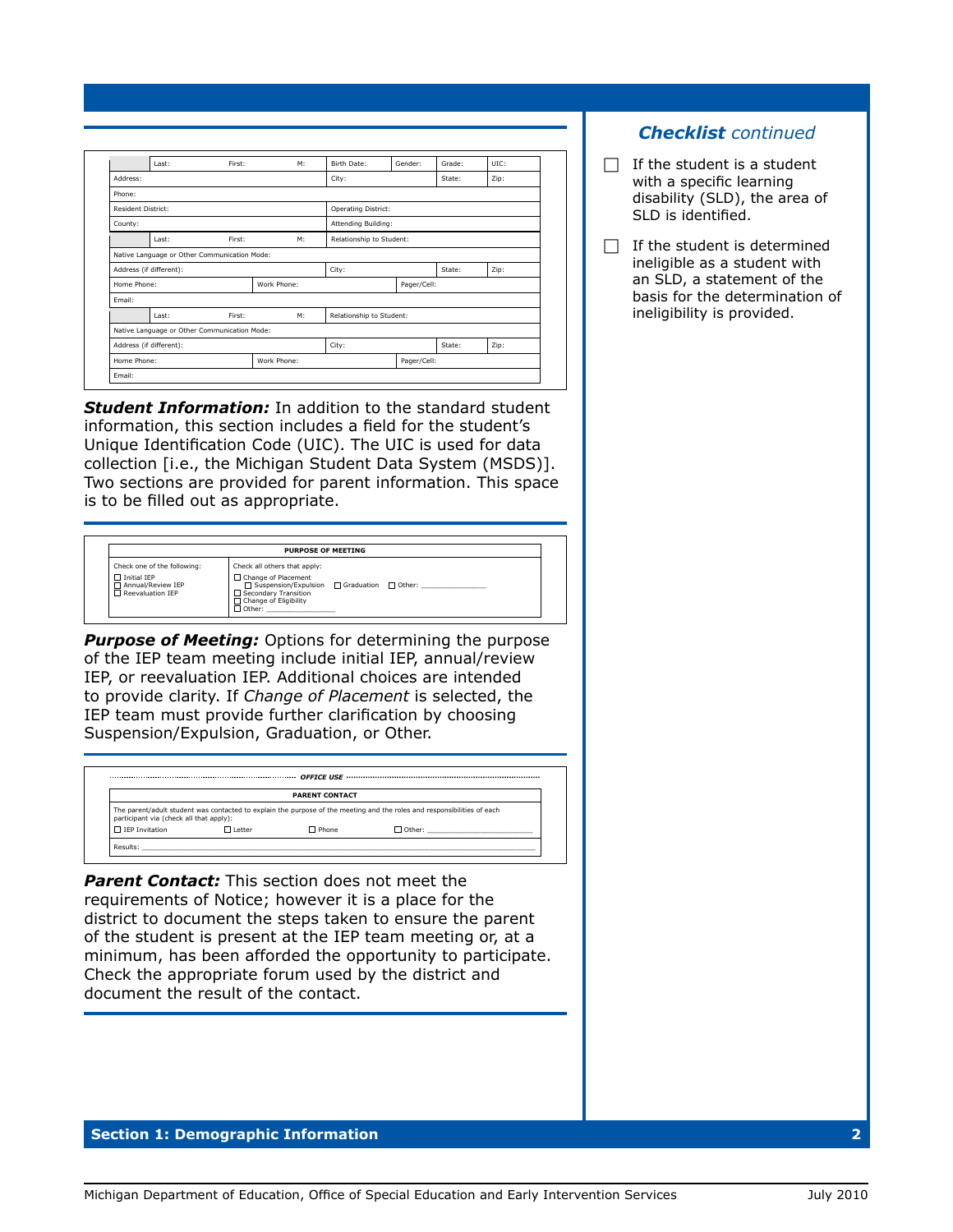#### **PARENTAL RIGHTS AND AGE OF MAJORITY** Check all that apply: |<br>|<br>|<br>| The student will be age 17 during this IEP and the student was informed of parental rights that he or she will receive at age 18.<br>The student has turned age 18 and the student and parent were informed of parental rights th *(e.g., power of attorney, trustee)*

*Parental Rights and Age of Majority:* This section has implications for confidentiality and eliciting procedural safeguards and therefore must be completed for all students who will be age 17 or older at any time during the IEP. Though decisions regarding guardianship, partial guardianship, or independence are to be documented when the student turns 18, it is recommended that decisions be completed well before the student turns 18. **[§ 300.320(c)]**

| Student (must invite at age 16 and older)                           | □ District Representative/Designee                                                                                   |
|---------------------------------------------------------------------|----------------------------------------------------------------------------------------------------------------------|
| Parent                                                              | General Education Teacher                                                                                            |
| Parent                                                              | Special Education Teacher                                                                                            |
| Agency Providing Secondary Transition Services<br>(consent on file) | $\Box$ Other                                                                                                         |
| $\Box$ Other                                                        | $\Box$ Other                                                                                                         |
| Parent and District Agreement on Attendance Not Necessary           | These members are absent; their curricular area/related services are not being modified or discussed in the meeting: |

*IEP Meeting Participants in Attendance:* The public agency must ensure that the IEP team for each student with a disability includes the parent, a general education teacher if the student participates in the general education curriculum, a special education teacher, a public agency representative, other individuals who have knowledge or special expertise regarding the child (at the discretion of the parent or district), and whenever appropriate, the student. **[§ 300.321(a)]**

The agency must also ensure the presence of an individual who can interpret the instructional implications of evaluation results. It is allowable and may be appropriate for an IEP team member to serve multiple roles. **[§ 300.321(a)(5)]**

If the student is of transition age and is receiving services from an outside agency, the district is required to have consent from the parent on file prior to inviting the outside agency. **[§ 300.321(b)(1)]**

> *IEP Meeting Participants in Attendance continues on next page*

#### **Section 1: Demographic Information 3**

#### **Resources**

• Michigan Student Data System (MSDS)

https://cepi.state.mi.us/msds

*• Michigan Administrative Rules for Special Education* (MARSE)

www.michigan.gov/ documents/mde/MARSE-April09\_274156\_7.pdf

*• Individuals with Disabilities Education Act* (IDEA, Federal Regulations)

http://idea.ed.gov

*• A Seven-Step Process to Creating Standards-Based IEPs*

www.cenmi.org/documents/ sevensteps.pdf